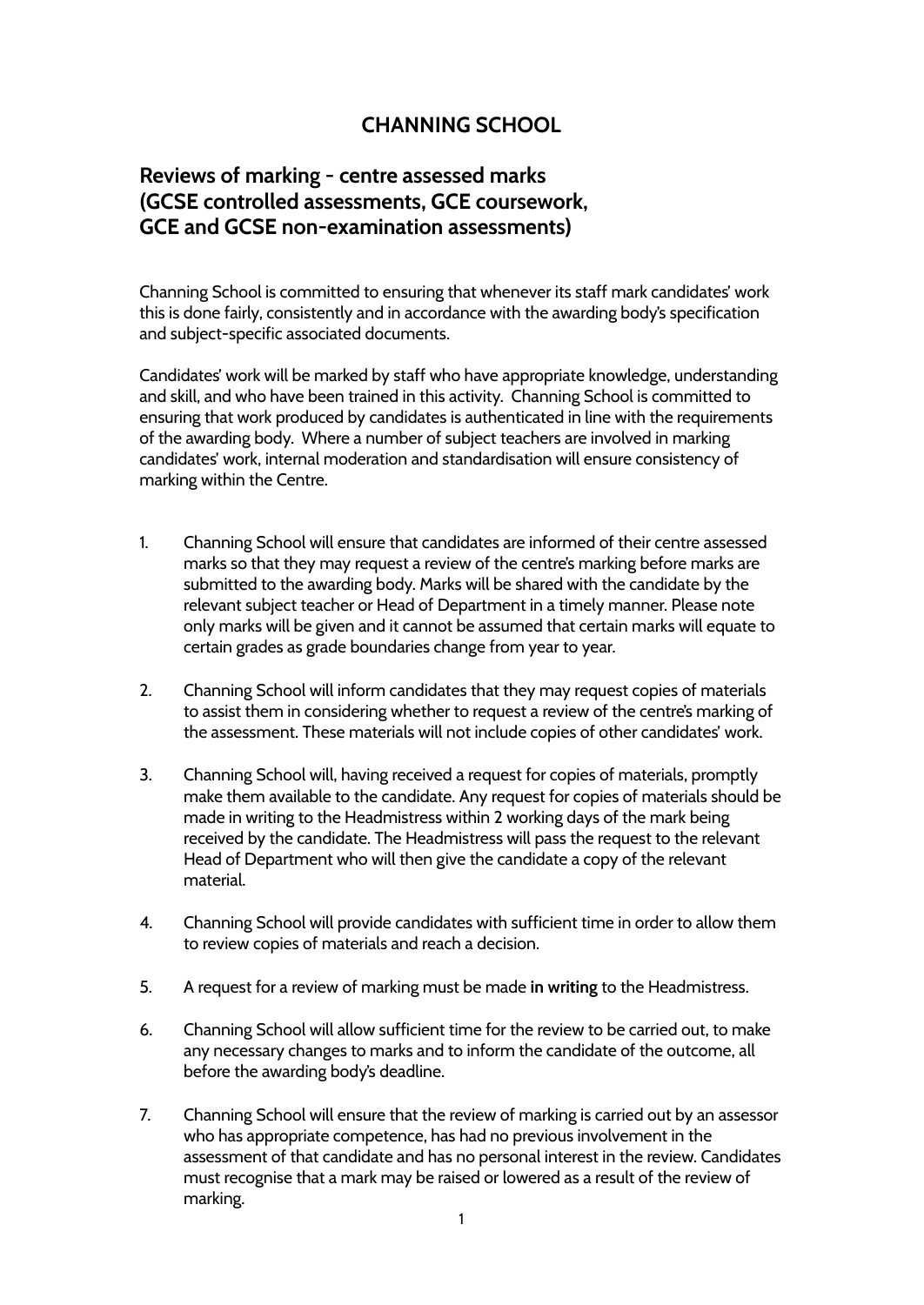- 8. Channing School will instruct the reviewer to ensure that the candidate's mark is consistent with the standard set by the centre.
- 9. The candidate will be informed in writing of the outcome of the review by the Headmistress of the centre's marking. The outcome of the review is final and the reviewed mark will be that submitted to the examination board.
- 10. A written record will be kept by the Examinations Officer and made available to the awarding body upon request.

**Please be aware that after candidates' work has been internally assessed, it is moderated by the awarding body to ensure that there is consistency in marking between centres. The moderation process may lead to mark changes. This process is outside the control of Channing School and is not covered by this procedure.**

| <b>A LEVEL</b>                                       |                                                                          |                                                 |                                                                              |  |  |
|------------------------------------------------------|--------------------------------------------------------------------------|-------------------------------------------------|------------------------------------------------------------------------------|--|--|
| <b>SUBJECT</b>                                       | <b>Internal Deadline</b><br>for submission of<br>centre assessed<br>work | Date by which<br>candidate will be<br>told mark | Date by which any<br>request for a remark<br>must be made in<br>this subject |  |  |
| Art (First<br>submission)<br><b>Final submission</b> | 31st January<br>3rd May                                                  | 28th February                                   | N/A                                                                          |  |  |
| Drama                                                | Thursday 24th                                                            | Tuesday 29th March                              | Thursday 31st March                                                          |  |  |
|                                                      | <b>March 2022</b>                                                        | 2022                                            | 2022                                                                         |  |  |
| <b>English Literature</b>                            | Tuesday 29th March                                                       | Tuesday 26th April                              | Thursday 28th April                                                          |  |  |
|                                                      | 2022                                                                     | 2022                                            | 2022                                                                         |  |  |
| <b>EPQ</b>                                           | Weds 16th March                                                          | Weds 27th April                                 | Thursday 28th April                                                          |  |  |
| Geography                                            | Monday 29                                                                | Monday 25 April                                 | Wednesday 27 April                                                           |  |  |
|                                                      | November 2021                                                            | 2022                                            | 2022                                                                         |  |  |
| <b>History</b>                                       | Monday 7th                                                               | Monday 2nd May                                  | Wednesday 27 April                                                           |  |  |
|                                                      | February 2022                                                            | 2022                                            | 2022                                                                         |  |  |

| <b>GCSE</b>    |                                                                                               |                                                 |                                                                              |  |  |
|----------------|-----------------------------------------------------------------------------------------------|-------------------------------------------------|------------------------------------------------------------------------------|--|--|
| <b>SUBJECT</b> | <b>Internal Deadline</b><br>for submission of<br>centre assessed<br>work                      | Date by which<br>candidate will be<br>told mark | Date by which any<br>request for a remark<br>must be made in<br>this subject |  |  |
| Drama          | Friday 10th<br>December 2021<br>(Portfolio)<br>Wednesday 12th<br>January 2021<br>(Evaluation) | Tuesday 25th<br>January 2022                    | Thursday 27th<br>January 2022                                                |  |  |
| <b>Music</b>   | 11th February 2022                                                                            | 9th March 2022                                  | 11th March 2022                                                              |  |  |
| PQ2 / HPQ      | 16th March 2022                                                                               | 20th April 2022                                 | 21st April 2022                                                              |  |  |